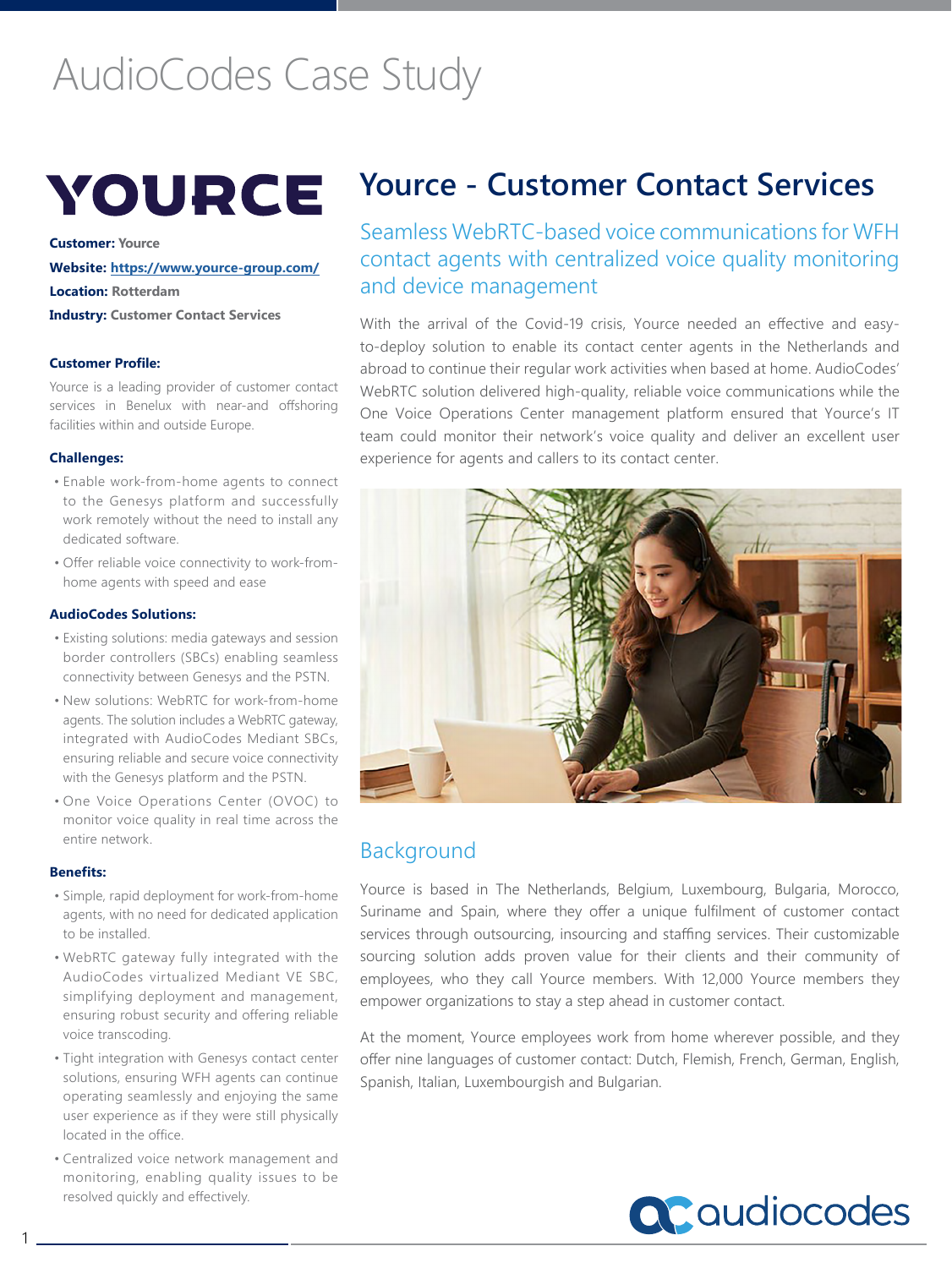*AudioCodes' WebRTC solution delivered high-quality, reliable voice communications while the One Voice Operations Center management platform ensured that Yource's IT team could monitor their network's voice quality and deliver an excellent user experience for agents and callers to its contact center.*

*When the Covid-19 crisis hit in early 2020, Yource, like many companies around the world, was forced to close down its offices and move its agents to a work-from-home mode.*

*WebRTC allows audio and video communication to work inside web pages by allowing direct peer-to-peer communication, eliminating the need to install plugins or download native apps.*

# **Challenges**

With agents located in over 50 sites in the Netherlands and abroad, Yource's contact center operation had been based on a Genesys platform for several years, offering services to a wide range of business customers. When the Covid-19 crisis hit in early 2020, Yource, like many companies around the world, was forced to close down its offices and move its agents to a work-from-home mode. While this switch was an unavoidable headache for any business, for a company like Yource, whose agents needed to be available with reliable voice connectivity throughout their working day, it was particularly challenging.

The Genesys platform offered a software client which would enable simple connectivity between agents and customers calling in from the public telephony networks. However, this required installation by Yource's IT department and ongoing support. That was fine if the device the agent was using belonged to the company, but many agents did not have computers provided by their employer and had to use their own personal devices. With no control over the specifications and configuration of those employees' computers, Yource needed to find a solution that would enable agents to connect to the Genesys platform and work from home successfully without the need to install any dedicated software.

## Solution

AudioCodes had been a longstanding supplier of voice connectivity solutions for Yource, providing media gateways and session border controllers (SBCs) that enabled seamless connectivity between Genesys and the PSTN. Therefore, it was natural that Yource should turn to AudioCodes to find a suitable solution to this issue.

Fortunately, AudioCodes was able to propose a perfect solution based on WebRTC technology. WebRTC (Web Real-Time Communication) provides web browsers and mobile applications with real-time communication (RTC) via simple application programming interfaces (APIs). It allows audio and video communication to work inside web pages by allowing direct peer-to-peer communication, eliminating the need to install plugins or download native apps. WebRTC uses the highly versatile Opus audio codec, which is able to deliver high voice quality regardless of network conditions.

AudioCodes' [WebRTC solution](https://www.audiocodes.com/solutions-products/solutions/intelligent-contact-center-transformation/webrtc-gateway) includes a WebRTC gateway that mediates between WebRTC streams and external SIP-based systems, enabling communication between Yource's Genesys contact center platform and the agents' computer. The WebRTC gateway is fully integrated with AudioCodes Mediant SBCs, ensuring reliable and secure voice connectivity with the Genesys platform and the PSTN.